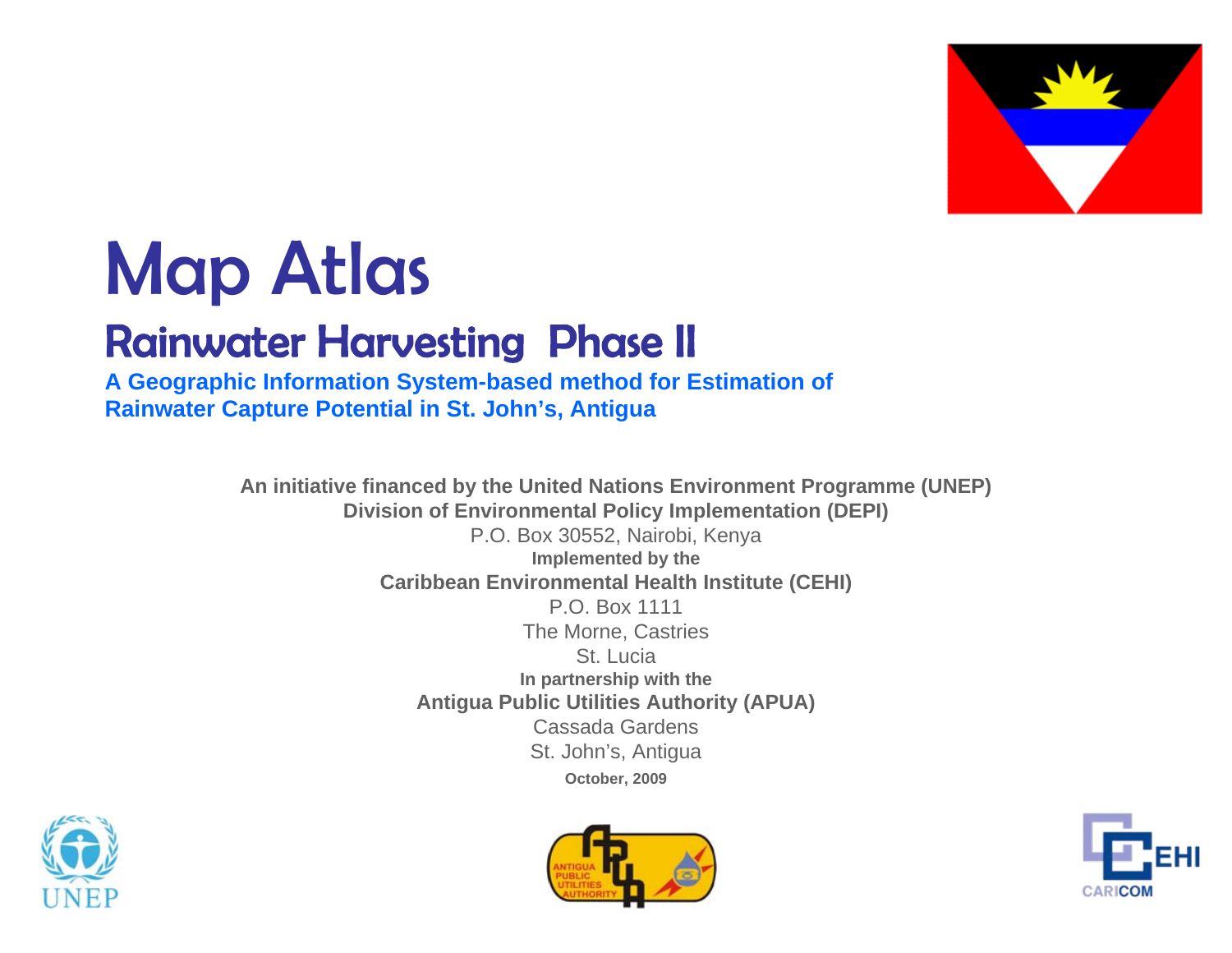# **Contents**

- 1. Background
- 2. Overview: Water resources Antigua
- 3. The study area
- 4. Rainfall data used in rainwater capture analysis
- 5. Rainfall capture potential Data inputs
- 6. Estimating annual rainwater capture
- 7. Rainfall capture potential: **Buildings**
- 8. Rainfall capture potential: **Non-built areas**
- 9. Capture potential: **All areas**
- 10. Estimating water supply deficits

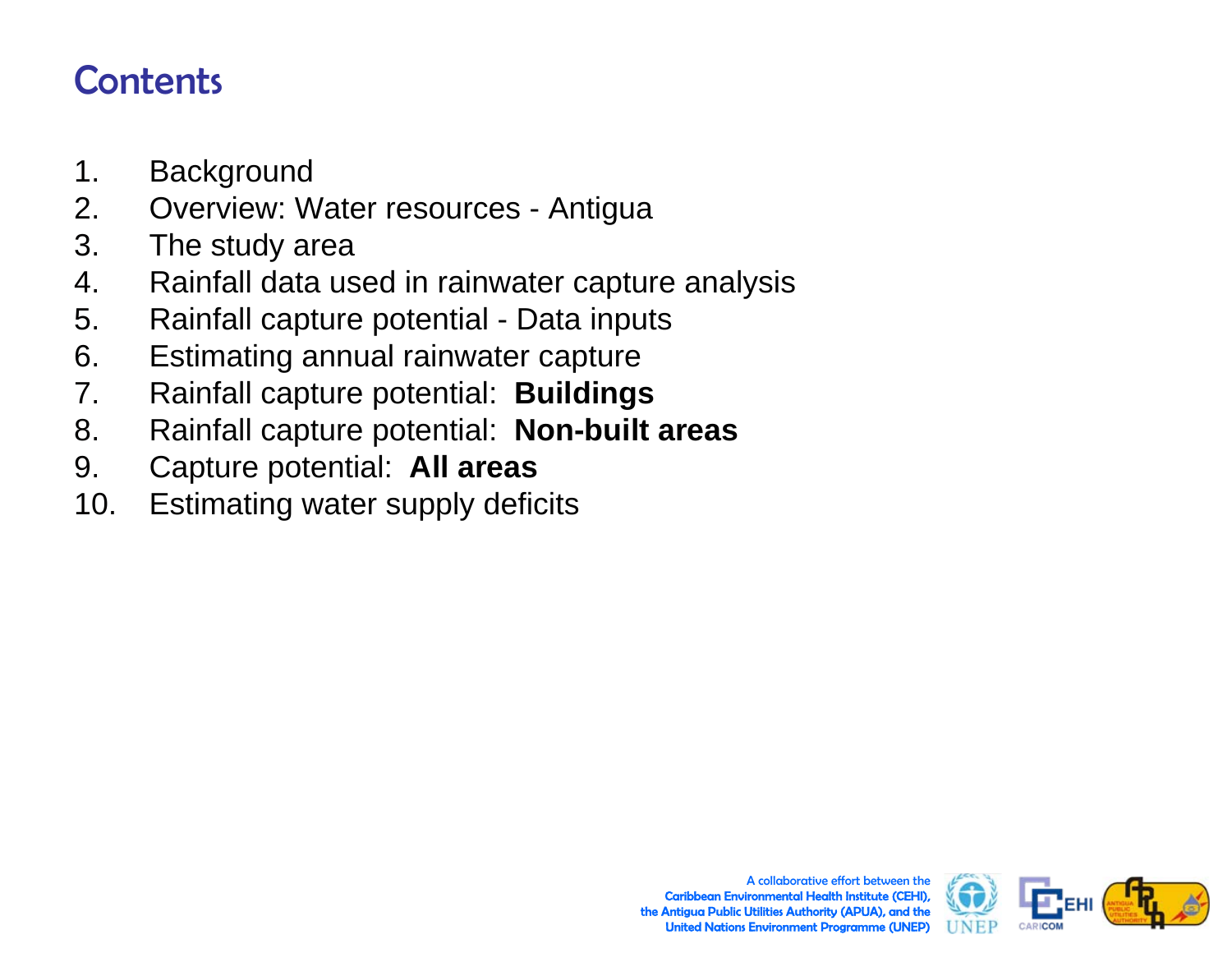# **Background**

**The information presented in this Atlas is intended to assist water resources managers, municipal officials, town and country planners in applying simple Geographical Information System (GIS)-based mapping methods and approaches to evaluate rainwater harvesting (RWH) potential in enhancing water security at the community level.**

This effort is a Phase 2 United Nations Environment Programme (UNEP)-financed / Caribbean Environmental Health Institute (CEHI) collaboration to promote rainwater harvesting in the Caribbean. One of the components of this second phase was the generation of GIS map outputs that reflect the potential impact of climate change on rainwater harvesting potential and water availability in a select community in Antigua and Barbuda, the pilot country for this initiative.

#### **Overview:**

- The community of Ottos, in the southern suburbs of St. John's Antigua was chosen as the study area for the spatial analysis of RWH harvesting potential. The selection of this particular community was due to the fact that a RWH demonstration model (one of four) was built under this project to serve as a teaching tool for best practices in rainwater harvesting, with emphasis on improving the quality of harvested rainwater.
- Estimation of RWH capture potential was conducted for (1) building roof catchments, (2) non-built areas and (3) roads on the basis of rainfall data for one of the closest rainfall stations (data was provided by the Antigua and Barbuda Meteorological Services).
- Rainwater capture potential was estimated for three rainfall scenarios; (1) mean rainfall, (2) actual rainfall for a meteorological drought year (year 2000) and (3) a 30% rainfall reduction from the mean, which corresponds to the projected decline in average rainfall based on the down-scaled Japanese global climatic models (Cashman et al., 2007).
- Household water supply deficits were also estimated based on average water consumption and potable supply reliability scenarios. The deficit maps could assist in guiding targeting support within communities to identify households that are most vulnerable and require investment in RWH supply solutions.

#### **Data sources and guidance resources:**

- *Antigua and Barbuda Drought Hazard Mapping (2001).* USAID/OAS Post-Georges Disaster Mitigation: <http://www.oas.org/pgdm>
- ► Exploring the Water Management Implications of Potential Climate Change (2007), Dr Adrian Cashman, Dr John Charlery, Dr Leonard Nurse, University of the West Indies
- ▶ Potential for Rain Water Harvesting in Ten African Cities: A GIS Overview (2005) RELMA in ICRAF & UNEP
- ▶ Water Resources Assessment of Dominica, Antigua, Barbuda, St. Kitts And Nevis (2004). US Army Corps of Engineers Mobile District & Topographic Engineering Center. Available on-line at [http://www.sam.usace.army.mil/en/wra/N\\_Caribbean/N%20CARIBBEAN%20WRA%201%20DEC%202004.pdf](http://www.sam.usace.army.mil/en/wra/N_Caribbean/N CARIBBEAN WRA 1 DEC 2004.pdf)

#### **Acknowledgements:**

Hastin Barnes, Planning Engineer at the Antigua Public Utilities Authority and Mr. Keithley Meade, Chief Meteorological Services Officer, with the Antigua and Barbuda Meteorological Services for GIS input data and rainfall data provision respectively.

The atlas is available on the Caribbean Environmental Health Institute's website at [www.cehi.org.lc](http://www.cehi.org.lc/) and UNEP's website at www.xxxxx.com. For more information contact CEHI in St. Lucia at Tel: (758) 452-250[1](http://www.cehi.org.lc/), Fax: (758) 453

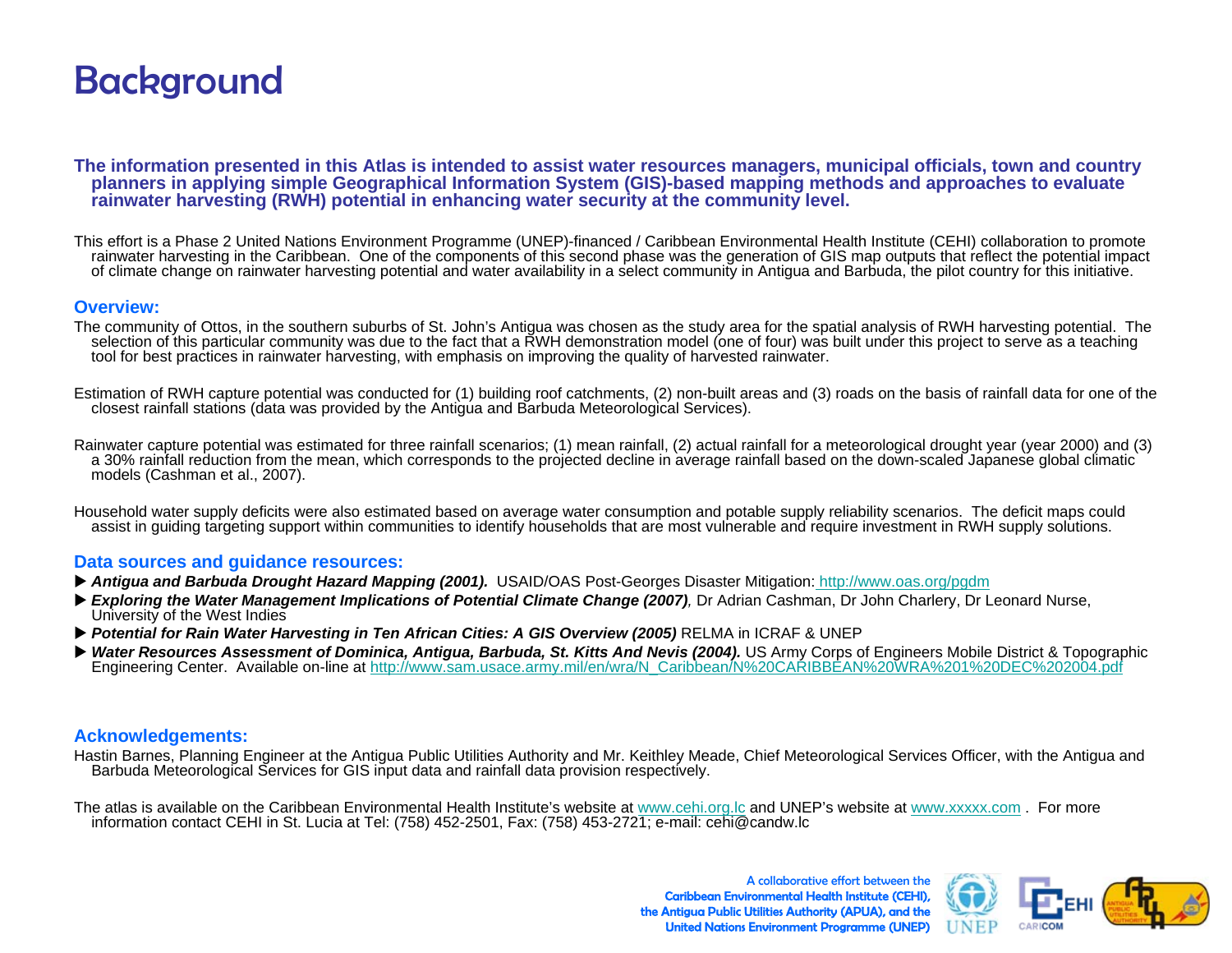# Overview: Water resources - Antigua

**Antigua and Barbuda is a water scarce country.** Antigua's water demand ranges between 22,500 and 27,000 m3/day (5 to 6 MGD) during non-drought periods and as much as 40,000 m3/day (9 MGD) in drought periods (CEHI, 2006). Presently, the water supply on Antigua comes from three sources:

- 1. Ground water (wells): 10% of total supply;<br>2. Surface water (reservoirs): 20% of total su
- Surface water (reservoirs): 20% of total supply;
- 3. Ocean (reverse-osmosis desalination plants): 70% of total supply

During droughts conditions, the water supply on the island is threatened as the surface sources (reservoirs) dry up; under these conditions ground water exploitation is increased to make up as much as 18% of the supply. Desalinated water is costly; a unit of desalinated water costs 3 times, and 1½ times the cost of a unit of water from ground and surface water sources respectively (APUA).

In light of the above, rainwater harvesting remains an attractive water supply augmentation method. The building code for the country stipulates that all dwellings must be built with facilities to store at least 3 to 4 days water requirements based on the house size; this approximates 18 m<sup>3</sup> (4,000 gallons) storage for every bedroom.

Antigua's annual rainfall ranges between 900 to 1,400 mm. The average annual rainfall is just over 1,000 mm. The dry season generally runs between December and April, while the wet season is between May and November. Monthly evapotranspiration rates can range between 87 mm for November to as much as 143 mm in March. On average, evapotranspiration exceeds precipitation 11 months of the year (US Army Corps of Engineers, 2004).



#### Precipitation Map of Annual Rainfall, Antigua (inches)

Source: Cooper, B. and V. Brown, Integrating Management of Watersheds and Coastal Areas in Small Island Developing States of the Caribbean<br>St. John's, Antigua: Ministry of Tourism and Environment, 2001, p. 6.

### Drought risk map – Antigua

Source: USAID/OAS Post-Georges Disaster Mitigation Project <http://www.oas.org/pgdm>



#### **Drought Risk Criteria for Mapping**

 $LOW$  RISI

 $MODER4$ 

 $HIGH$  $VERTHI$ 

 $\mathcal{L}$  *WATERS* 

 $4 - 11$  *WATER* 

**THE URBANS** 

| <b>LOW RISK</b>                     |                                                                                                                                                                    |                                                                                                     |  |  |  |  |
|-------------------------------------|--------------------------------------------------------------------------------------------------------------------------------------------------------------------|-----------------------------------------------------------------------------------------------------|--|--|--|--|
| <b>MODERATE RISK</b>                | Mapping of areas on the basis of their risk to<br>drought, namely, low, moderate, high and very high is<br>based on a set of criteria. Vulnerability to drought is | Level of risk was determined by giving each<br>criterion a numerical value of 1 and the total value |  |  |  |  |
| <b>HIGH RISK</b>                    | associated with each criterion:                                                                                                                                    | used to rank watersheds as shown:                                                                   |  |  |  |  |
| <b>VERY HIGH RISK</b>               | Environmental Meteorological                                                                                                                                       | Low drought risk <4                                                                                 |  |  |  |  |
|                                     |                                                                                                                                                                    | Moderate drought risk 5-6                                                                           |  |  |  |  |
| <b>WATERSHED BOUNDARIES</b><br>r ch | $\cdot$ Rainfall $<$ 40 inches                                                                                                                                     | High drought risk 7-8                                                                               |  |  |  |  |
|                                     | · Exposure to wind and Marine influences                                                                                                                           | Very high drought risk >9                                                                           |  |  |  |  |
| <b>4 - 11 WATERSHED NUMBERS</b>     | · Shallow soils                                                                                                                                                    |                                                                                                     |  |  |  |  |
|                                     | $\cdot$ Slopes $>11^{\circ}$                                                                                                                                       | Ranking was determined by:                                                                          |  |  |  |  |
| <b>URBAN SETTLEMENT</b>             | · Cactus scrub vegetation                                                                                                                                          |                                                                                                     |  |  |  |  |
| <b>RURAL SETTLEMENT</b>             | <b>Hydrological/Infrastructural</b>                                                                                                                                | • The spatial occurrence of vulnerability themes<br>(criteria) in each watershed; and by            |  |  |  |  |
| $\bigwedge$ ROADS                   | · Limited water resources (Absence of wells)<br>· Shortage of dams / ponds                                                                                         | Overlaving themes and observing the frequency<br>and extent to which intersecting of themes         |  |  |  |  |
| /CONTOURS                           | Human/Landuse                                                                                                                                                      | occurred.                                                                                           |  |  |  |  |
| <b>MUNICIPAL RESERVOIR</b>          | · Excessive grazing                                                                                                                                                |                                                                                                     |  |  |  |  |
| <b>AGRICULTURAL RESERVOIR</b>       | Crop location<br>$\cdot$ Population density $>$ 5000 persons per square mile                                                                                       |                                                                                                     |  |  |  |  |
|                                     |                                                                                                                                                                    |                                                                                                     |  |  |  |  |

Source: www.oas.org/PGDM/hazmap/drought/antdrtsm.gif

#### ing was determined by:

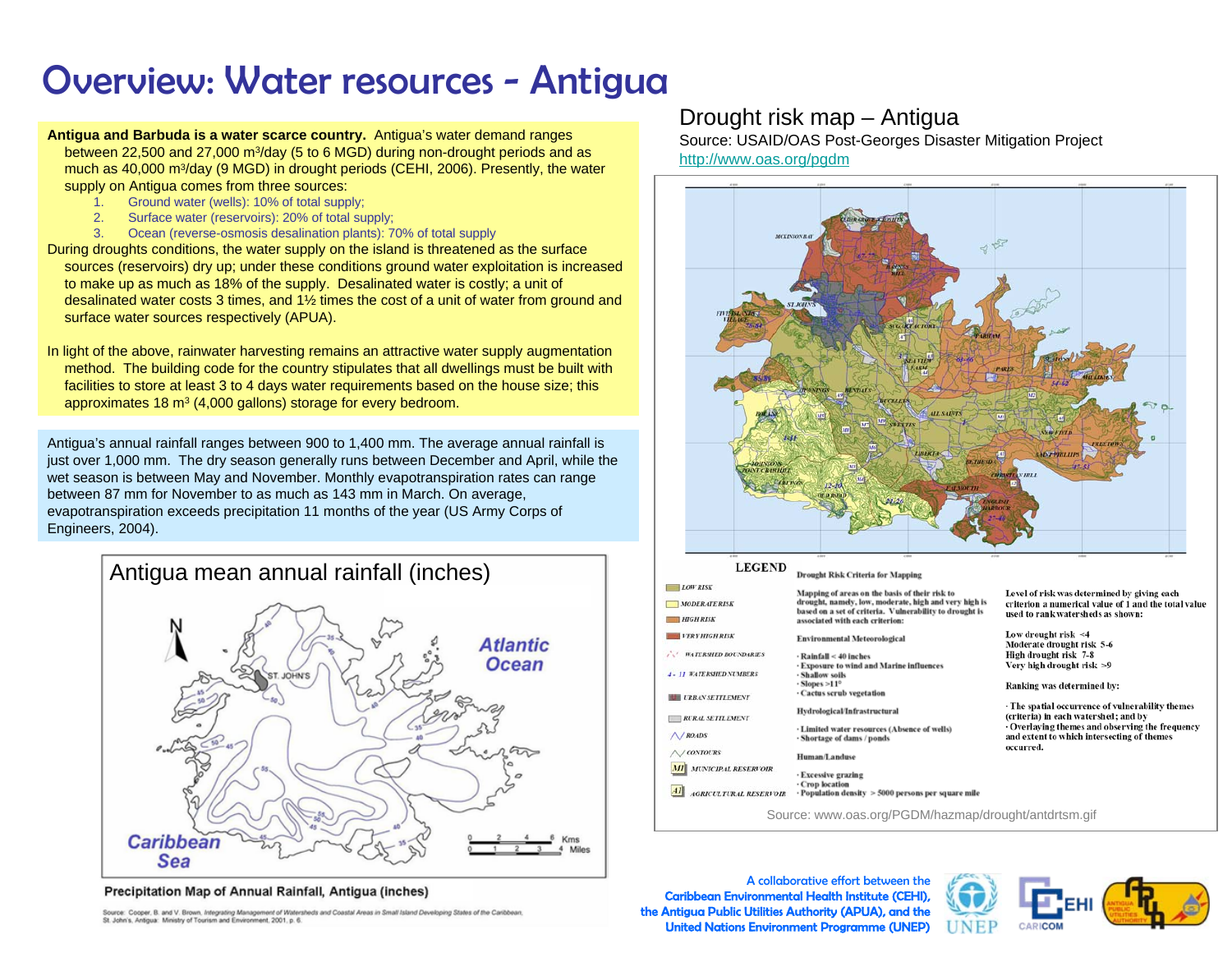# The study area

# **Ottos, St. John's, Antigua**

This community is the location of a household rainwater harvesting demonstration project. The house is situated on Tindall Road. It is a typical 3-bedroom, 2-bathroom single-storey structure occupying 96 m<sup>2</sup> of floor space, with 4 residents. The house has a connection to the potable municipal supply (Antigua Public Utilities Authority) but the residents have traditionally relied on rainwater for potable needs. The estimated daily household water consumption is  $0.5 \text{ m}^3/\text{day}$  (500 litres/day). This household has 1,000 gallons  $(4.5 \text{ m}^3)$  storage capacity dedicated to RWH.

This household represents the typical home found in the suburbs around St. John's, and in this mapping application the households in the study area were assumed to have similar profiles.

*NOTE: for purposes of demonstration all building structures were treated as households; in reality several of these were actually commercial properties (particularly in the northern area). This level of characterization to discern households from nonhouseholds was not carried out in this study.*





Study area – red outline



Aerial photo of study area (2000 image)

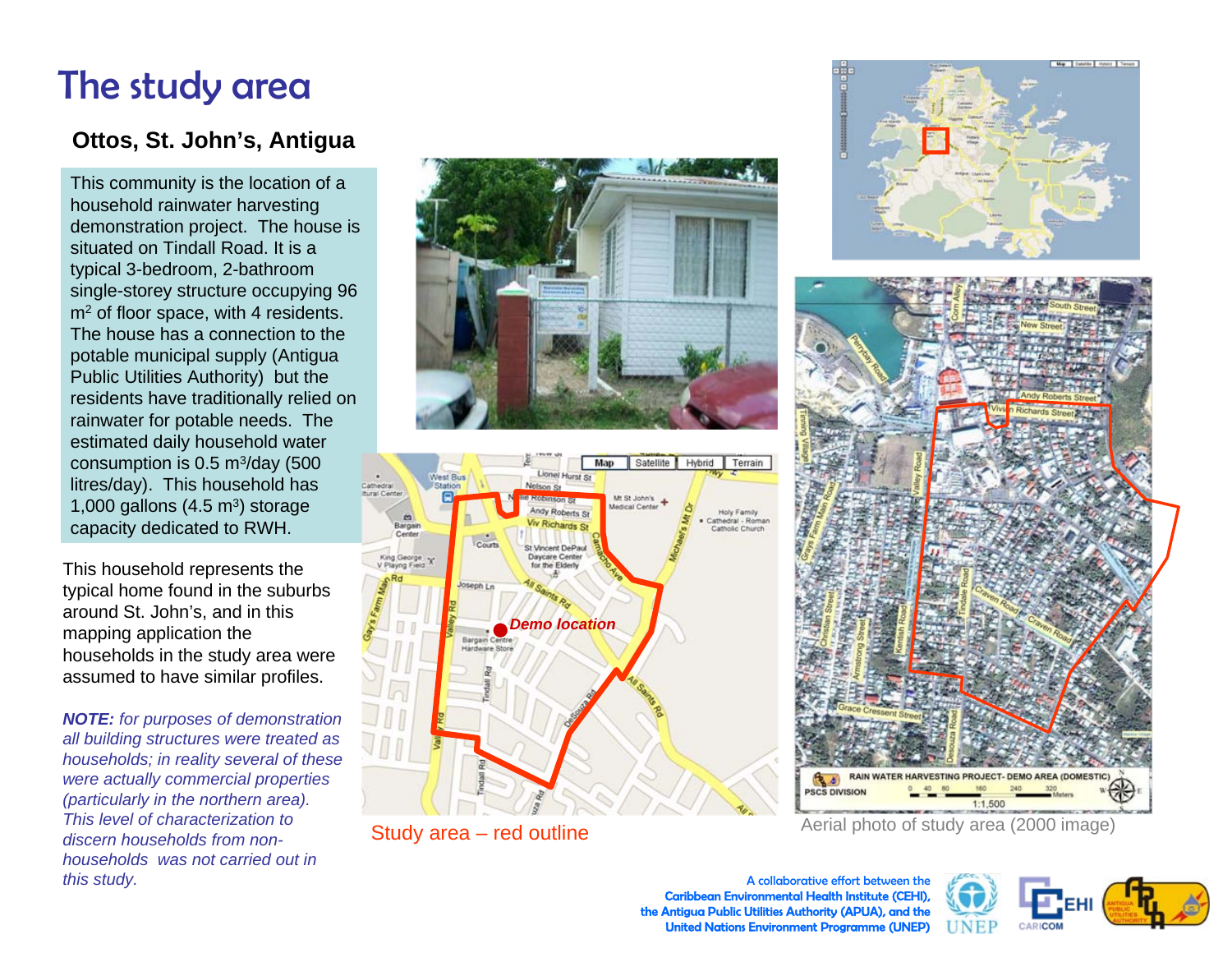# Rainfall data used in rainwater capture analysis

Rainfall data from the Green Castle station was used in this rainwater capture analysis given its relatively close proximity to the study area. Green Castle is situated approximately 4 km from the Ottos area.

Three rainfall scenarios modelled:

- **1. SCENARIO 1:** Mean annual rainfall
- **2. SCENARIO 2:** Meteorological drought (<80% of mean annual rainfall) ; data from year 2000 used
- **3. SCENARIO 3:** Climate change scenario; assuming reduction in mean annual rainfall by 30% (see box to right)



# Green Castle station: Mean annual rainfall

(source: Antigua and Barbuda Meteorological Services)

|      | <b>JAN</b> | FEB   | MAR  | APR   | MAY   | <b>JUN</b> | <b>JUL</b> | <b>AUG</b> | <b>SEP</b> | OCT   | NOV   | DEC   | <b>TOTAL</b> | % of mean |
|------|------------|-------|------|-------|-------|------------|------------|------------|------------|-------|-------|-------|--------------|-----------|
| 1989 | 94.2       | 57.7  | 58.  | 65.0  | 26.   | 38.6       | 68.3       | 85.6       | 325.6      | 88.1  | 83.6  | 33.0  | 1025         | 76.7%     |
| 1990 | 51.1       | 22.4  | 41.9 | 114.3 | 74.9  | 88.4       | 46.5       | 103.9      | 96.8       | 269.5 | 82.3  | 127.8 | 119.         | 83.8%     |
| 1991 | 101.6      | 70.6  | 38.1 | 30.5  | 67.8  | 65.3       | 152.4      | 83.8       | 184.2      | 89.7  | 164.3 | 67.8  | 1116.        | 83.6%     |
| 1992 | 85.3       | 97.3  | 260. | 223.3 | 180.8 | 126.2      | 126.0      | 174.5      | 218.4      | 233.7 | 232.  | 243.8 | 2202.9       | 64.9%     |
| 1993 | 77.2       | 49.3  | 29.7 | 50.5  | 355.6 | 138.4      | 173.0      | 52.1       | 93.0       | 96.   | 101.9 | 80.0  | 1297         | 97.1%     |
| 1994 | 98.0       | 65.5  | 49.5 | 136.7 | 88.4  | 67.3       | 57.        | 97.8       | 284.0      | 101.6 | 140.0 | 68.6  | 255.0        | 94.0%     |
| 1995 | 36.8       | 91.2  | 100  | 23.9  | 45.2  | 25.4       | 77.5       | 308.6      | 335.8      | 179.6 | 76.2  | 100.3 | 1400.6       | 104.8%    |
| 1996 | 66.8       | 67.6  | 20.1 | 89.7  | 72.4  | 113.3      | 189.2      | 108.0      | 80.0       | 147.3 | 128.0 | 313.7 | 396.0        | 104.5%    |
| 1997 | 52.1       | 162.6 | 10.2 | 78.7  | 76.2  | 66.0       | 149.9      | 228.6      | 211.1      | 168.4 | 52.6  | 41    | 297          | 97.1%     |
| 1998 | 27.4       | 67.8  | 43.  | 115.6 | 44.5  | 79.8       | 75.4       | 148.8      | 191.0      | 150.1 | 309.9 | 208.3 | 462.         | 109.5%    |
| 1999 | 58.9       | 34.8  | 93.5 | 119.6 | 72.9  | 55.9       | 190.8      | 54.9       | 91.9       | 151.4 | 474.0 | 78.0  | 1476.        | 110.5%    |
| 2000 | 42.4       | 152.1 | 51.3 | 47.5  | 65.0  | 54.1       | 62.0       | 130.8      | 152.4      | 61.5  | 102.4 | 76.5  | 998.0        | 74.7%     |
| 2001 | 41.7       | 18.0  | 16.5 | 46.5  | 5.1   | 9.1        | 168.7      | 59.7       | 88.        | 181.1 | 98.6  | 292.1 | 1025.        | 76.7%     |
| 2002 | 34.3       | 20.3  | 42.4 | 252.2 | 31.8  | 52.8       | 120.9      | 73.4       | 93.7       | 170.2 | 81.0  | 71.4  | 1044.        | 78.2%     |
| 2003 | 51.6       | 47.2  | 21.3 | 34.0  | 46.5  | 96.5       | 66.3       | 96.8       | 43.9       | 205.7 | 237.2 | 116.3 | 1063.        | 79.6%     |
| 2004 | 64.5       | 158.8 | 74.9 | 74.4  | 365.8 | 113.0      | 146.6      | 63.2       | 66.3       | 254.5 | 223.3 | 195.8 | 1801.        | 134.8%    |
| 2005 | 117.6      | 82.8  | 7.4  | 34.8  | 97.5  | 148.3      | 142.7      | 186.7      | 64.8       | 378.7 | 163.8 | 47.8  | 1472.9       | 110.3%    |
| 2006 | 303.8      | 47.5  | 15.2 | 27.9  | 135.4 | 90.4       | 98.3       | 158.5      | 224.5      | 226.3 | 61.5  | 90.9  | 480.         | 110.8%    |
| 2007 | 117.9      | 61.0  | 34.8 | 65.0  | 27.2  | 49.3       | 97.3       | 95.8       | 124.7      | 247.4 | 162.8 | 116.1 | 1199.        | 89.8%     |
| 2008 | 180.1      | 60.5  | 56.9 | 53.8  | 85.1  | 66.5       | 83.1       | 109.7      | 202.       | 423.9 | 147.1 | 113.5 | 1582.        | 118.5%    |
| 2009 | 17.0       | 40.6  |      |       |       |            |            |            |            |       |       |       |              |           |
| AVG  | 81.9       | 70.3  | 53.4 | 84.2  | 98.2  | 77.2       | 114.6      | 121.1      | 158.6      | 191.3 | 156.1 | 124.1 | 1335.8       |           |

**Quote:** *"Although little detailed work has been carried out on the effects of the most recent climate change scenarios on the water resources of individual islands and Caribbean states, a few general inferences may be made on the basis of on-going climate modelling of the Caribbean Basin. The modelling, …… indicates that irrespective of scenario a likely significant decrease in overall rainfall especially during the important rainy season of up to 30% over the period 1990s to 2070s, region wide*."

Source: **Exploring the Water Management Implications of Potential Climate Change (2007)**, Dr. Adrian Cashman, Dr. John Charlery, Dr. Leonard Nurse, University of the West Indies

### **SCENARIO 1: Mean annual rainfall**



## **SCENARIO 2: Year 2000 rainfall (meteorological drought)**



### **SCENARIO 3: 30% reduction in mean rainfall**



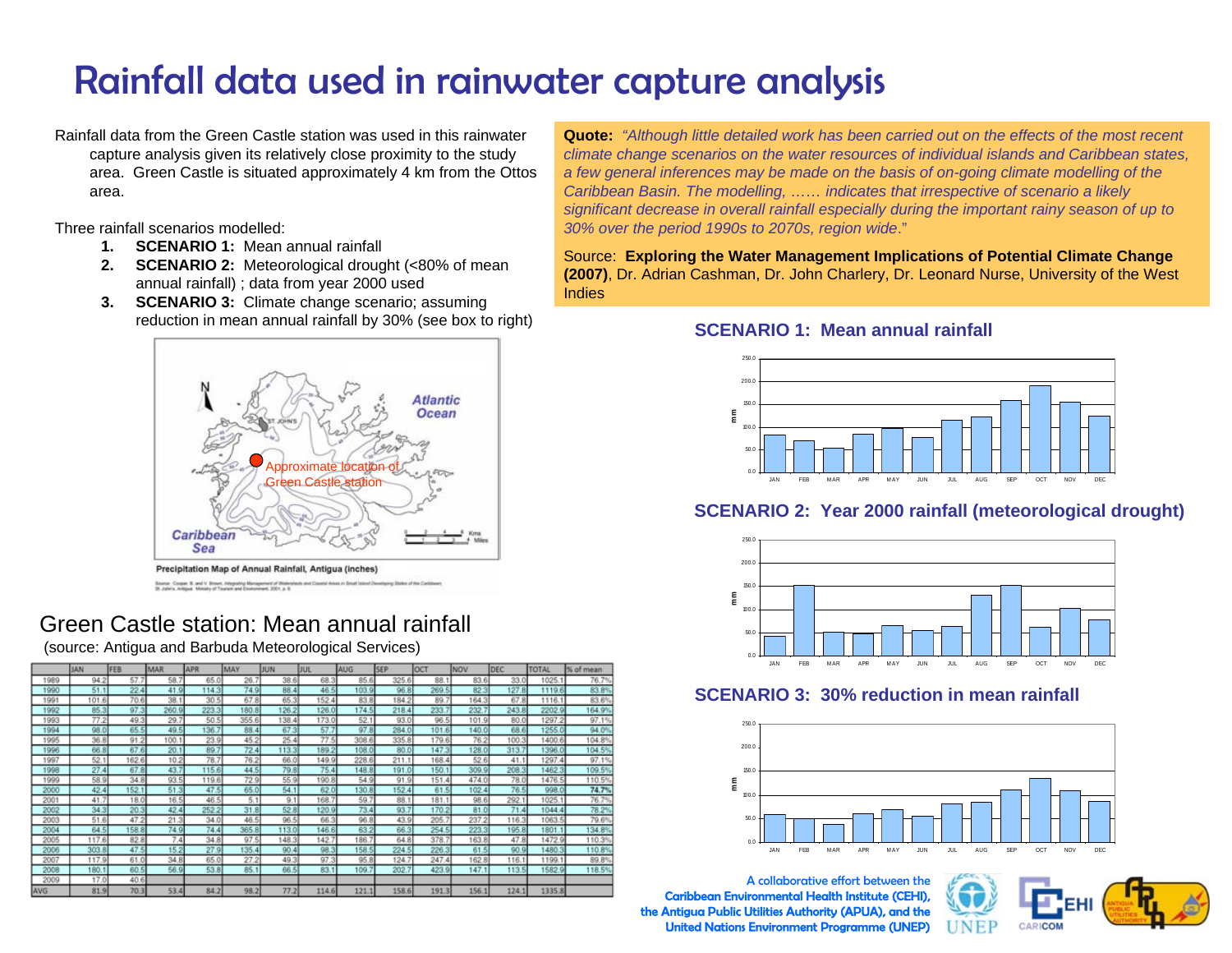# Rainfall capture potential - Data inputs

- The input data layers were obtained from the APUA. These were the road network for Antigua and the building footprints (or roof areas)
- **Rooftops:** A recent aerial photograph was used as backdrop for on-screen digitizing of the roof tops. A total of 446 building footprints were digitized from the aerial photograph. **NOTE:** Several building structures in the northern part of the study area are commercial buildings.
- **Roads:** the source for this layer was a GIS line-type vector file. To estimate the rainfall capture the road surface area had to be generated as a new overlay. This was created by on-screen digitizing an approximate 10-metre corridor (following the road vector<br>layer) that represented the roadway surface, drains, hardened sidewalk areas and verges. The computed in the GIS. NOTE: not all roads were captured (comparison to the Google Earth image); the total road area was therefore considered an underestimation.

**Non-building areas:** The overlay was generated by extracting out the building areas and road areas from the study area footprint.



Building roof surfaces Combined area: 50,837 m2

Road surfacesCombined area: 55,196 m2 Non-building surfaces (sub-unit areas in m2) Combined area: 237,700 m2

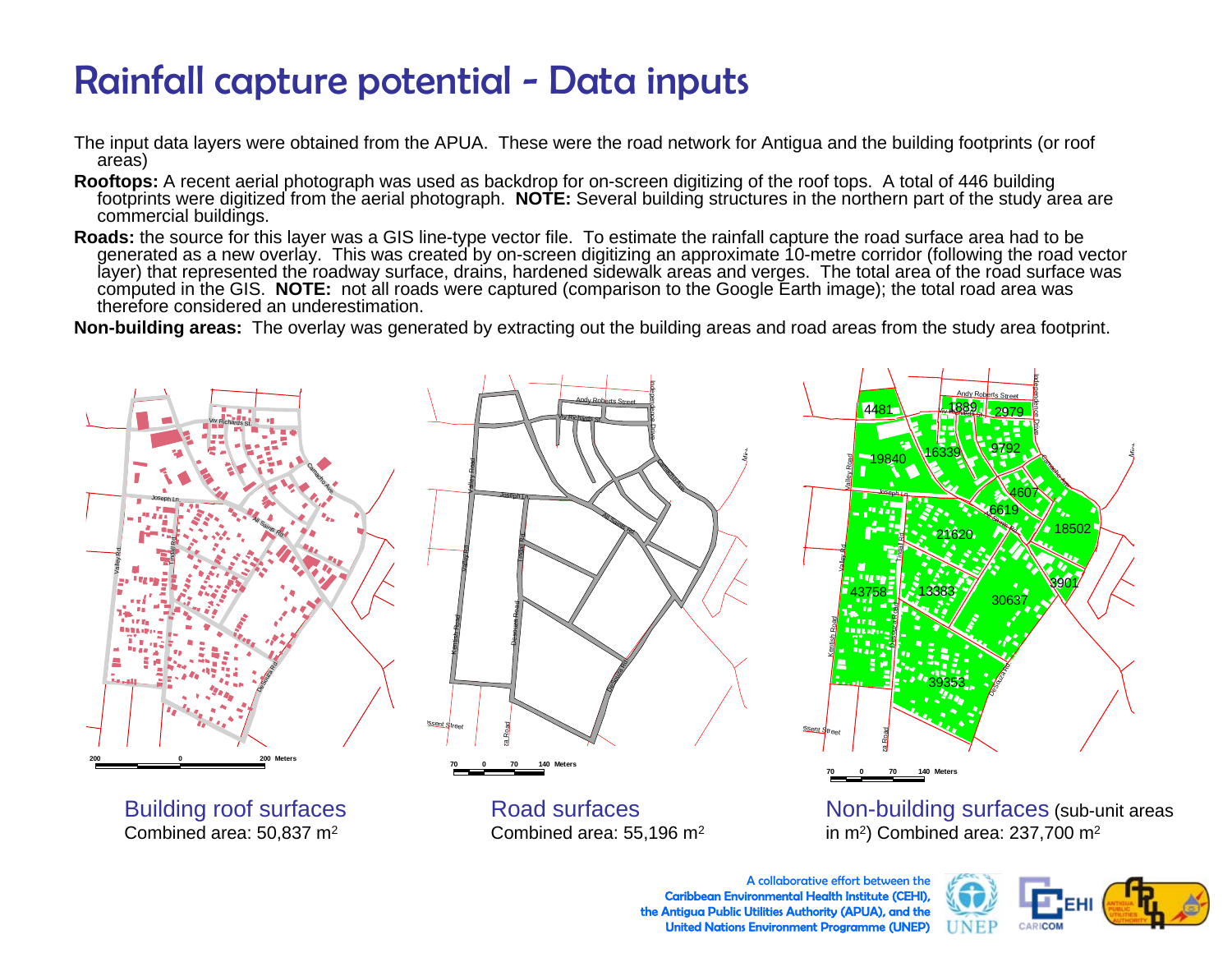# Estimating annual rainwater capture

Rainfall capture potentials within the study area were estimated based on the following relationship:

*Harvestable rainfall (litres) = Surface area (m2) x rainfall (mm) x runoff coefficient (dimensionless)*

**About the runoff coefficient:** The runoff coefficient is a factor that accounts for water losses that do not enter useful storage. In general the more impervious a surface the higher the runoff coefficient; in other words the greater the possibility of being able to divert and capture the rainfall that runs over the surface. The highest runoff coefficients are assigned to smooth metal sheet roofs, while the lowest coefficients are assigned to natural ground surfaces.

The following were the runoff coefficients assigned for the three surfaces:

#### **Roof catchment surfaces: 0.80**

*Rationale: The majority of roofs in the area and across Antigua and Barbuda are constructed from sheet metal and can be expected to have a high runoff coefficient. Assignment of a 0.80 as opposed to a higher value was based on the assumption that rainwater harvesting may not be as efficient due to incomplete guttering, and leaky systems.*

#### **Road surfaces: 0.50**

*Rationale: The roads within the study area are dominated by secondary streets with hard asphalt surfaces, although in some places runoff may be impounded (on account of poor maintenance) and may permit localized infiltration. The runoff coefficient was assumed to be lower than what might be assigned to paved highways or major urban streets.*

#### **Non-building areas: variable between 0.20 and 0.35**

*Rationale: There are varied landscapes across the study area that includes undeveloped lots with scattered to moderately dense vegetation, to semi-surfaced unimproved lots, and in some instances, hard surfaced areas, mainly in the extreme northern area. The assigned coefficients varied between 0.20 and 0.35 on the basis of inspection of the aerial photo.*



## Runoff coefficients assigned to non-built areas



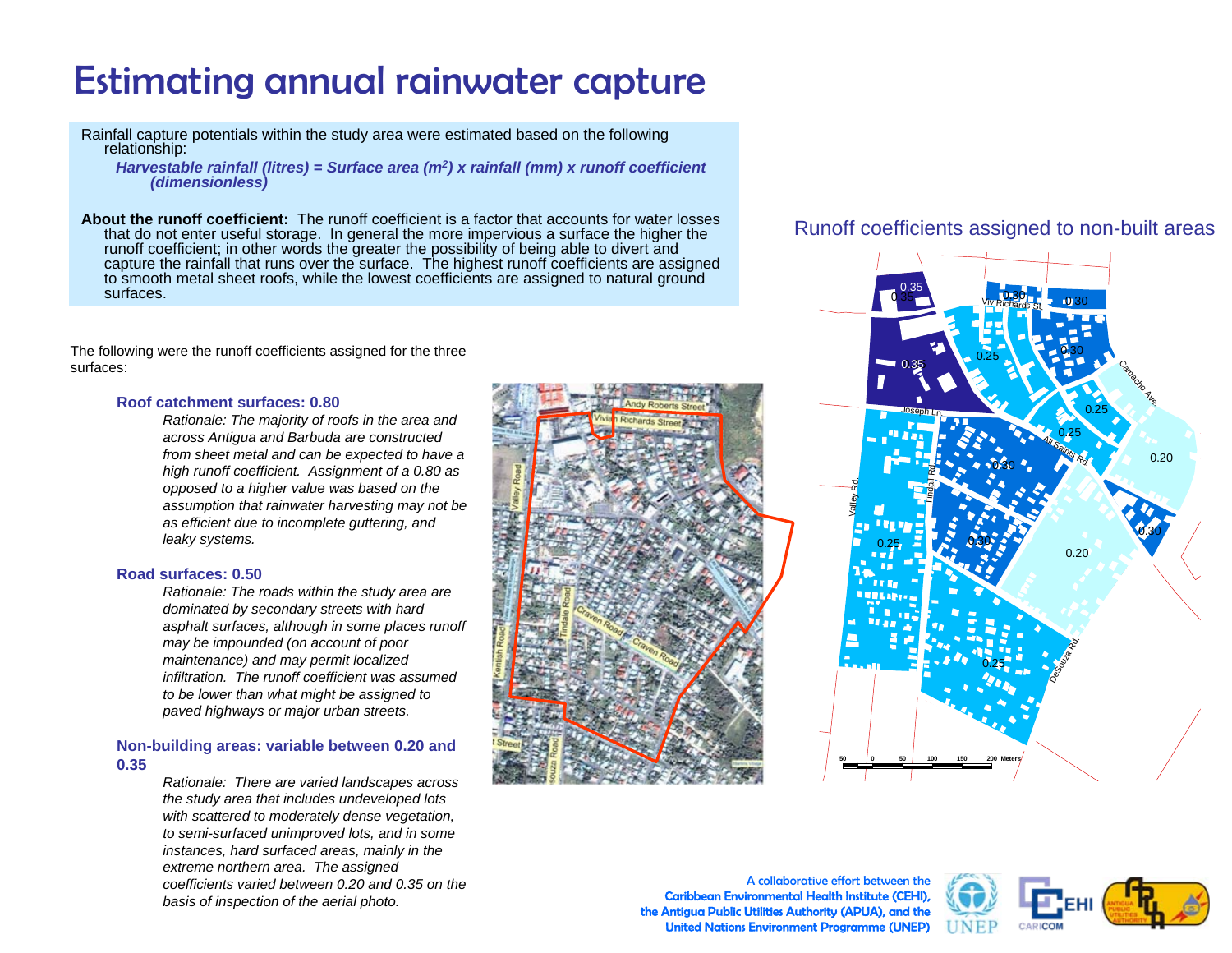# Rainfall capture potential: Buildings

The following rainfall maps illustrate the rainfall capture potential off the roof catchment surfaces within the study area. It was assumed that all roof surfaces were of similar material, in this case, metal sheeting as is almost universal across Antigua. The assigned runoff coefficient was therefore the same for all structures; a value of 0.8 used in all three rainfall scenarios. The capture potential across the entire area is the summation of rainwater capture from all structures.

### **SCENARIO 1: Mean rainfall conditions**



Dry season (Jan-Jun) Capture potential: 18,920.2 m3



Wet season (Jul-Dec) Capture potential: 35,215.4 m3

### **SCENARIO 2: Meteorological drought Year 2000 rainfall**

#### Viv Richards St.Joseph Ln. $\mathbf{z}_b$  Saints Rd.Valley Rd. Dependence  $\mathbf{r}$ Tinggil Rd. Camacho Ave. **200 0 200 Meters <25 m325 - 50 m3 50 - 75 m3 75 - 100 m3 100 - 500 m3 500 - 1,000 m3 1,000 - 1,250 m3 1,250 - 1,500 m3**

Dry season (Jan-Jun) Capture potential: 16,777.2 m3



Wet season (Jul-Dec) Capture potential: 23,810.5m3

### **SCENARIO 3: 30% below mean rainfall**



Dry season (Jan-Jun) Capture potential: 13,241.4 m3



Wet season (Jul-Dec) Capture potential: 24,648.9 m3

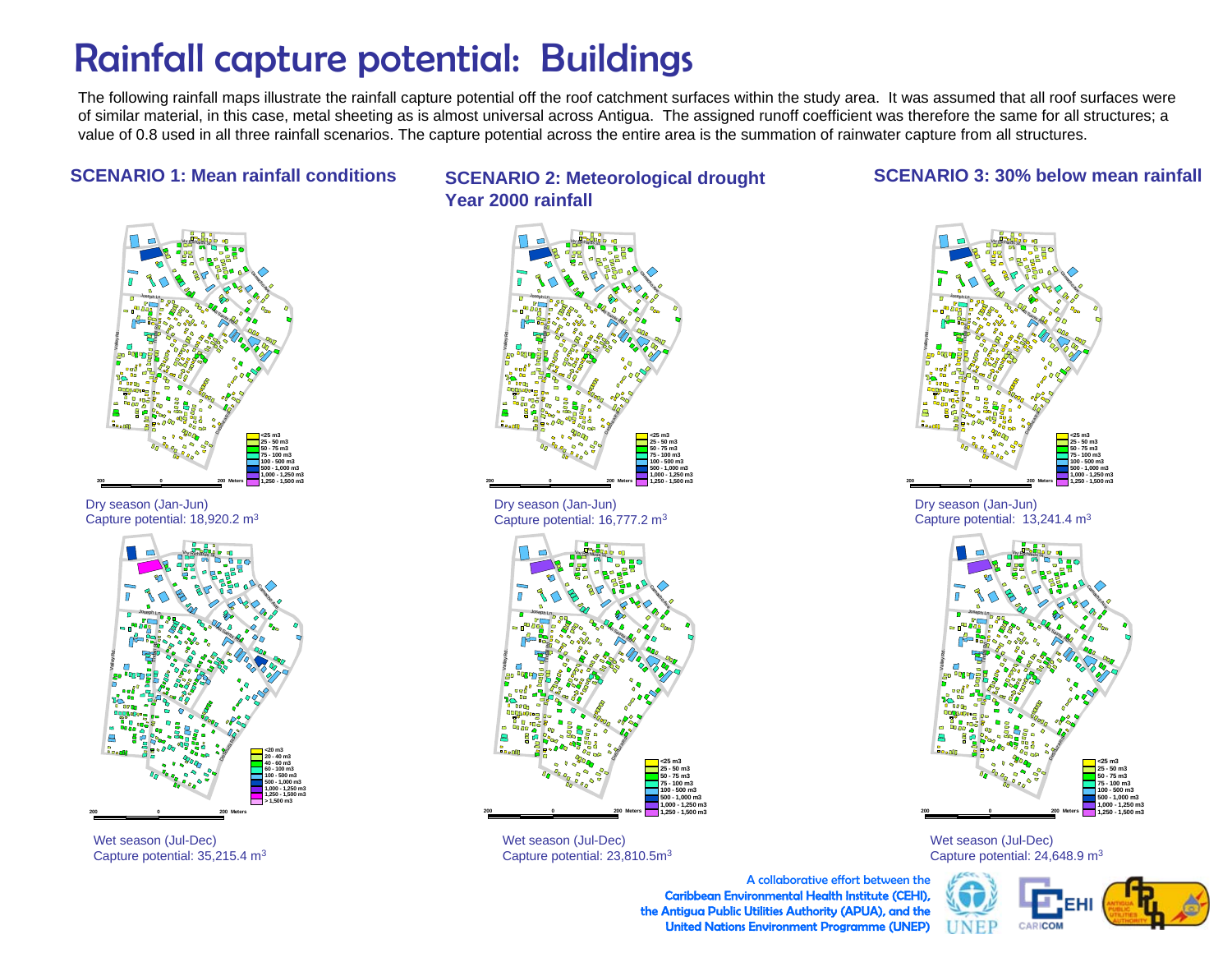# Rainfall capture potential: Non-built areas

The following maps illustrate the rainfall capture potential within each non-built sub-unit within the study area. The variability in capture volume is based on the runoff coefficient assigned to each sub-unit. Those areas that were more built-up with hard surfaces and structures were assigned higher runoff coefficients as compared to areas that were dominated by open fields and vegetation. The capture potential across the entire area is the summation of the sub-units.

### **SCENARIO 1: Mean rainfall conditions**



Dry season (Jan-Jun) Capture potential: 28,879.6 m3



Wet season (Jul-Dec) Capture potential: 53,751.9 m3

### **SCENARIO 2: Meteorological drought Year 2000 rainfall**

### **SCENARIO 3: 30% below mean rainfall**



Dry season (Jan-Jun) Capture potential: 25,607.2 m3



Wet season (Jul-Dec) Capture potential: 36,345.1 m3



Dry season (Jan-Jun) Capture potential: 20,215.7m3



Wet season (Jul-Dec) Capture potential: 37,626.3 m3

**NEP**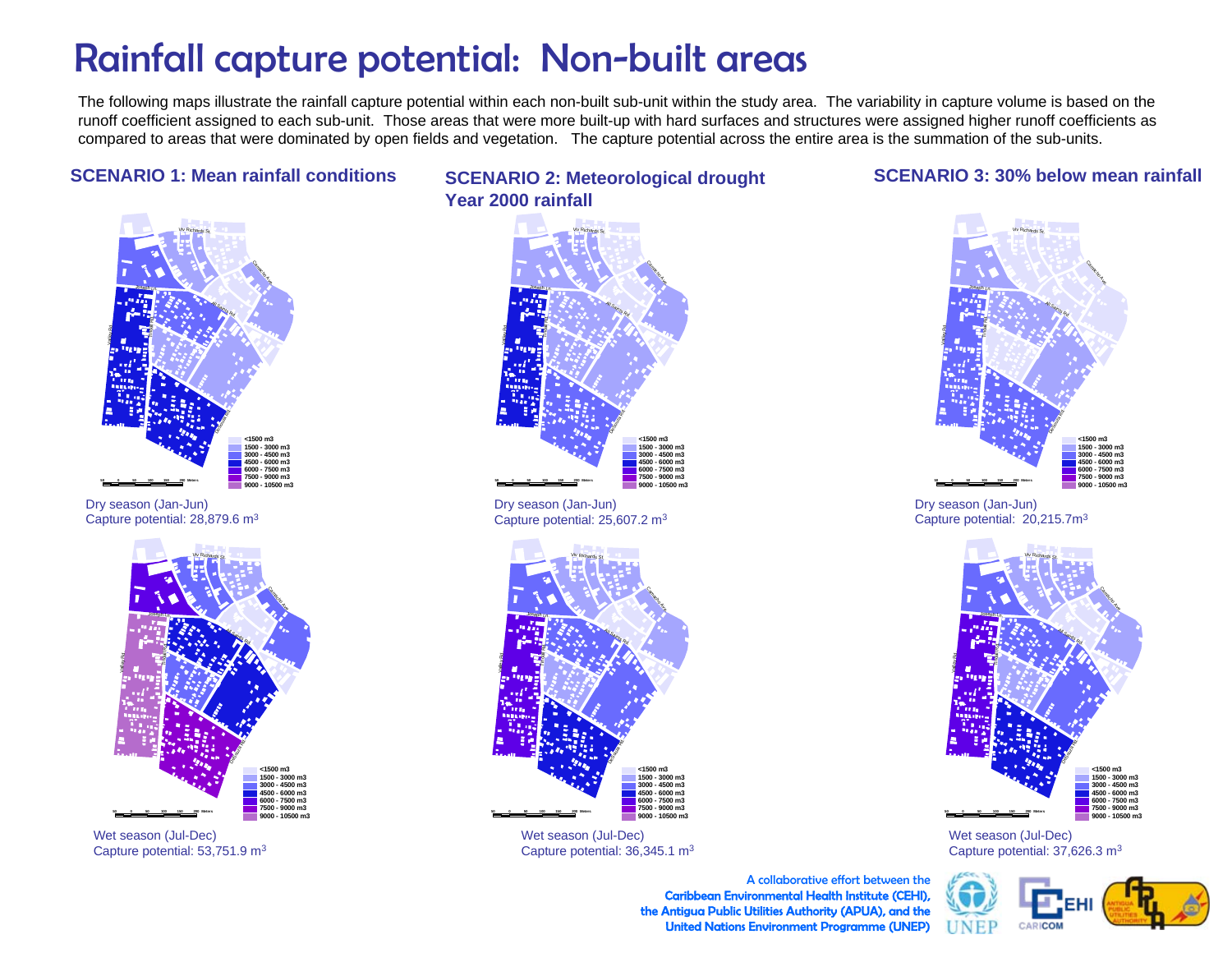# Capture potential: All areas

In this application the rainwater harvest potential under the influence of climate change is of interest. A 30% decline in mean rainfall will translate to a reduction in the capture potential that can be diverted to domestic RWH systems, and that which can be diverted to recharge aquifers (ground water) and reservoirs. This is an extremely important consideration in water supply maintenance.

The map illustrates the rainwater capture potential for each surface under a scenario with rainfall at 30% below the mean during the dry season (Jan to Jun).

### **Estimated rainwater capture volume (by area):**

- **Buildings:** 13,241.4 m3
- **Non-built areas:** 20,215.7 m3
- **Roads:** 8,997.2 m3
- **Combined: 42,454.3 m3**



White arrows are approximate flow direction